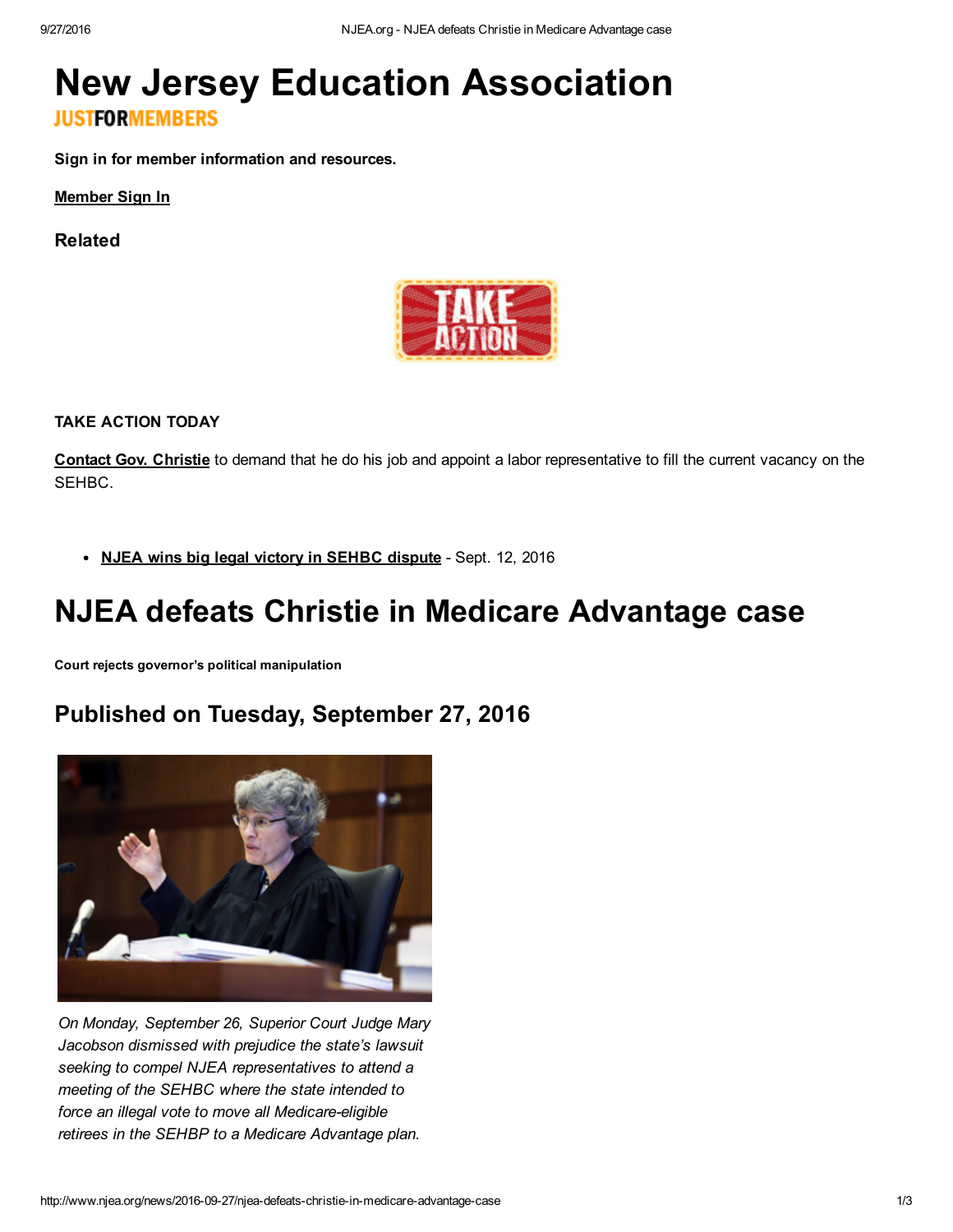### 9/27/2016 NJEA.org NJEA defeats Christie in Medicare Advantage case

NJEA won a decisive victory yesterday over Gov. Christie and the State of New Jersey in the fight to protect the medical benefits of NJEA's Medicare-eligible retirees. In a [ruling](http://www.njea.org/njea-media/pdf/SEHBPOrder.pdf?1475000366587) issued late Monday afternoon, Judge Mary Jacobson dismissed with prejudice a lawsuit brought by the state that sought to compel NJEA's representatives on the School Employees' Health Benefits Commission (SEHBC) to attend a commission meeting where the state was threatening to take an illegal vote to change the medical benefits of a majority of retirees. The state was seeking to exploit an imbalance on the commission, which resulted from the death of a labor representative last year and Gov. Christie's failure to fill the seat with another labor representative.

The state filed the lawsuit earlier this month, after NJEA's representatives did not attend two meetings called by the state in August. The state intended to use those meetings to take a vote to force all Medicare-eligible retirees into a Medicare Advantage plan. Retirees in the School Employees' Health Benefits Plan (SEHBP) currently have the option of a traditional Medicare supplement or a Medicare Advantage plan. Approximately 90 percent of retirees choose the traditional Medicare supplement plan, which the state wishes to eliminate in favor of mandatory participation in a Medicare Advantage plan.

NJEA's representatives objected because such a change in benefits can, by law, only be approved by the Plan Design Committee (PDC) of the School Employees' Health Benefits Plan (SEHBP.) Though the commission lacks the authority to make such a change, the state wanted to compel NJEA's representatives to attend a meeting where such a vote could be taken. The judge initially declined at the state's request and the parties instead agreed to an information-only meeting where the proposed Medicare Advantage plan was discussed at a commission open pubic meeting. Based on information provided by the state at that meeting, the NJEA representatives continued to maintain that the SEHBC cannot legally take away an existing plan and force all Medicare-eligible retirees into a Medicare Advantage plan as this constitutes a plan design change, and therefore subject to review by the PDC.

The state attempted earlier this year to get the same change approved by the PDC, which is comprised of equal numbers of representatives chosen by labor and by management and currently has all seats filled. The PDC did not reach consensus on that change at the time. After the state canceled a PDC meeting scheduled for this summer, the committee is not scheduled to meet again until next month.

In August and again this month, the state sought to end-run the PDC by having the SEHBC vote on the plan change instead, a vote that NJEA's representatives believe would be illegal because the commission lacks jurisdiction to vote on plan design changes. The state's reason for seeking to hold the vote in the commission is transparent: the SEHBC is supposed to have four labor and four management representatives, but Gov. Christie has refused to appoint a fourth labor representative following the death of a commission member last year. As a result, the state currently holds a 43 majority. In response to this imbalance and to the lawsuit, NJEA successfully argued that any order mandating their attendance at the commission meeting would result in an unlawful vote on the termination of the traditional Medicare health plan and introduction of a Medicare Advantage plan. For NJEA members, the dismissal of the lawsuit means that NJEA retirees are not vulnerable to having their benefits forcibly changed by the commission.

In her ruling from the bench, Judge Jacobson roundly rejected the state's arguments and made a point of validating NJEA's concerns about the attempted manipulation of the commission by the state. She agreed that NJEA had a legitimate cause for concern about how the Division of Pensions had manipulated the meeting schedule. She also agreed that NJEA's representatives on the commission had reason to be concerned that attending a meeting where they believed an illegal vote was likely to be taken would be a violation of their fiduciary duty.

NJEA president Wendell Steinhauer hailed the victory and called on Gov. Christie to do his job and fill the vacant seat on the SEHBC. "Today's ruling is a victory for NJEA's retired members, who have a right to the benefits they have earned and are promised under the law," Steinhauer said. "By rejecting the state's attempt to illegally force a vote while labor does not have its full legal representation on the SEHBC, Judge Jacobson made a clear statement that Gov. Christie's political manipulation is inappropriate and will not be sanctioned by the court."

Steinhauer called on Christie to fulfill his obligation to fill the vacancy on the SEHBC so the commission can do its work. "Gov. Christie has all the names and information he needs to fill the seat. He can put this issue to rest by filling the seat